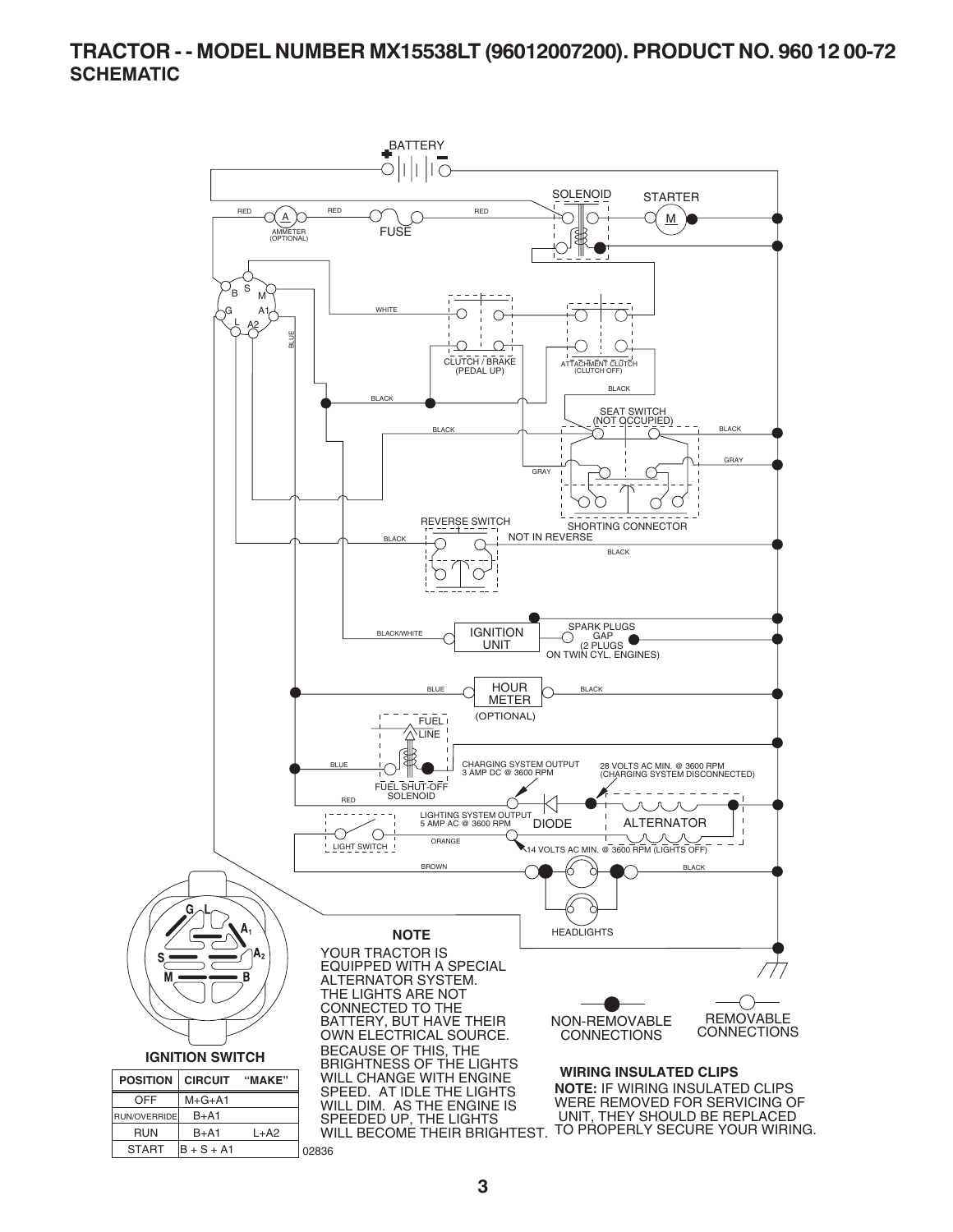**TRACTOR - - MODEL NUMBER MX15538LT (96012007200). PRODUCT NO. 960 12 00-72 ELECTRICAL**

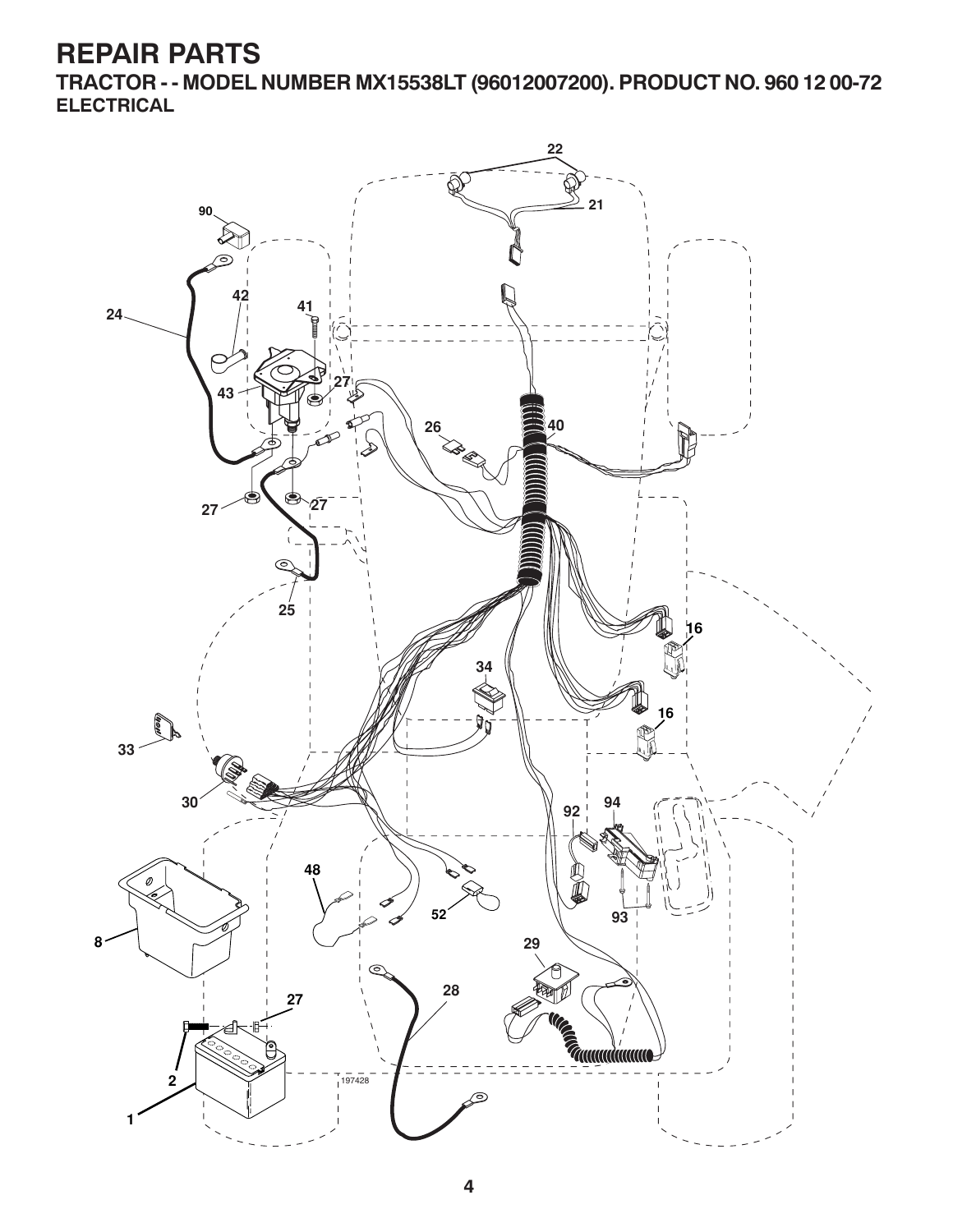**TRACTOR - - MODEL NUMBER MX15538LT (96012007200). PRODUCT NO. 960 12 00-72 ELECTRICAL**

| KEY<br>NO.     | <b>PART</b><br>NO. | <b>DESCRIPTION</b>            |
|----------------|--------------------|-------------------------------|
| 1              | 163465             | Battery                       |
| $\overline{c}$ | 74760412           | Bolt Hex Hd 1/4-20 unc x 3/4  |
| 8              | 176689             | <b>Box Battery</b>            |
| 16             | 176138             | Switch Interlock              |
| 21             | 175688             | Harness Asm Light W/4152j     |
|                | 22 4152J           | Bulb Light #1156              |
| 24             | 4799J              | Cable Battery 6 Ga. 11"red    |
| 25             | 146147             | Cable Battery                 |
| 26 —           | 175158             | Fuse 20 AMP                   |
| 27             | 73510400           | Nut Keps Hex 1/4-20 unc       |
| 28             | 4207J              | Cable Ground 6 Ga. 12"black   |
| 29             | 192749             | Switch                        |
| 30             | 193350             | Switch Ign                    |
| 33             | 140401             | Key Ign                       |
| 34             | 110712X            | Switch Light/Reset            |
| 40             | 197428             | Harness Ign                   |
| 41             | 71110408           | Bolt Blk Fin Hex 1/4-20       |
| 42             | 131563             | <b>Cover Terminal Red</b>     |
| 43             | 192507             | Solenoid                      |
| 48             | 140844             | <b>Adapter Ammeter</b>        |
| 52             | 141940             | Protection Wire Loop          |
| 90             | 180449             | <b>Cover Terminal Battery</b> |
| 92             | 196615             | Harness Pigtail               |
| 93             | 192540             | Screw Plastite 10-14 x 2.0    |
| 94             | 191834             | Module Reverse                |

**NOTE:** All component dimensions given in U. S. inches  $1$  inch = 25.4 mm.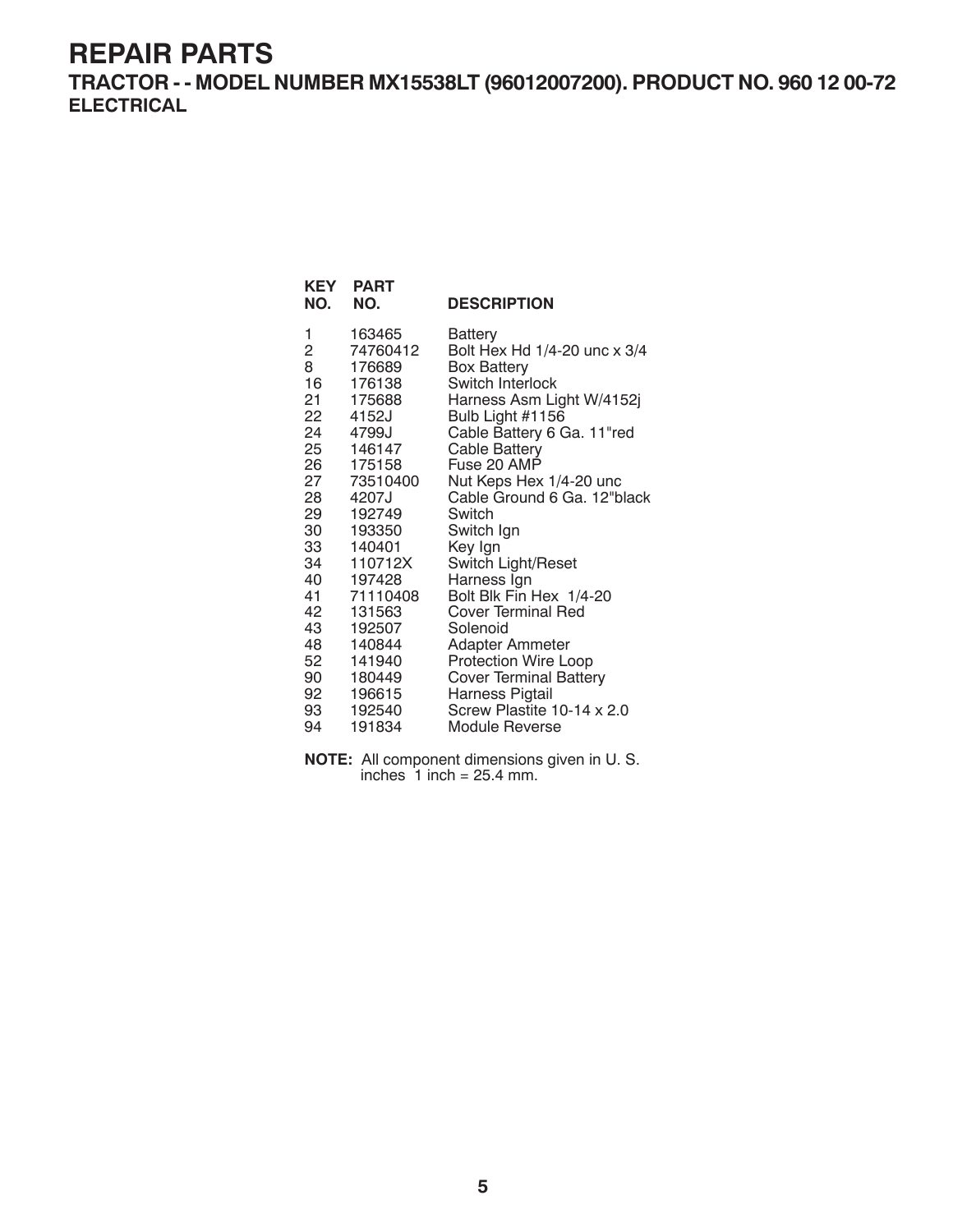**TRACTOR - - MODEL NUMBER MX15538LT (96012007200). PRODUCT NO. 960 12 00-72 CHASSIS**

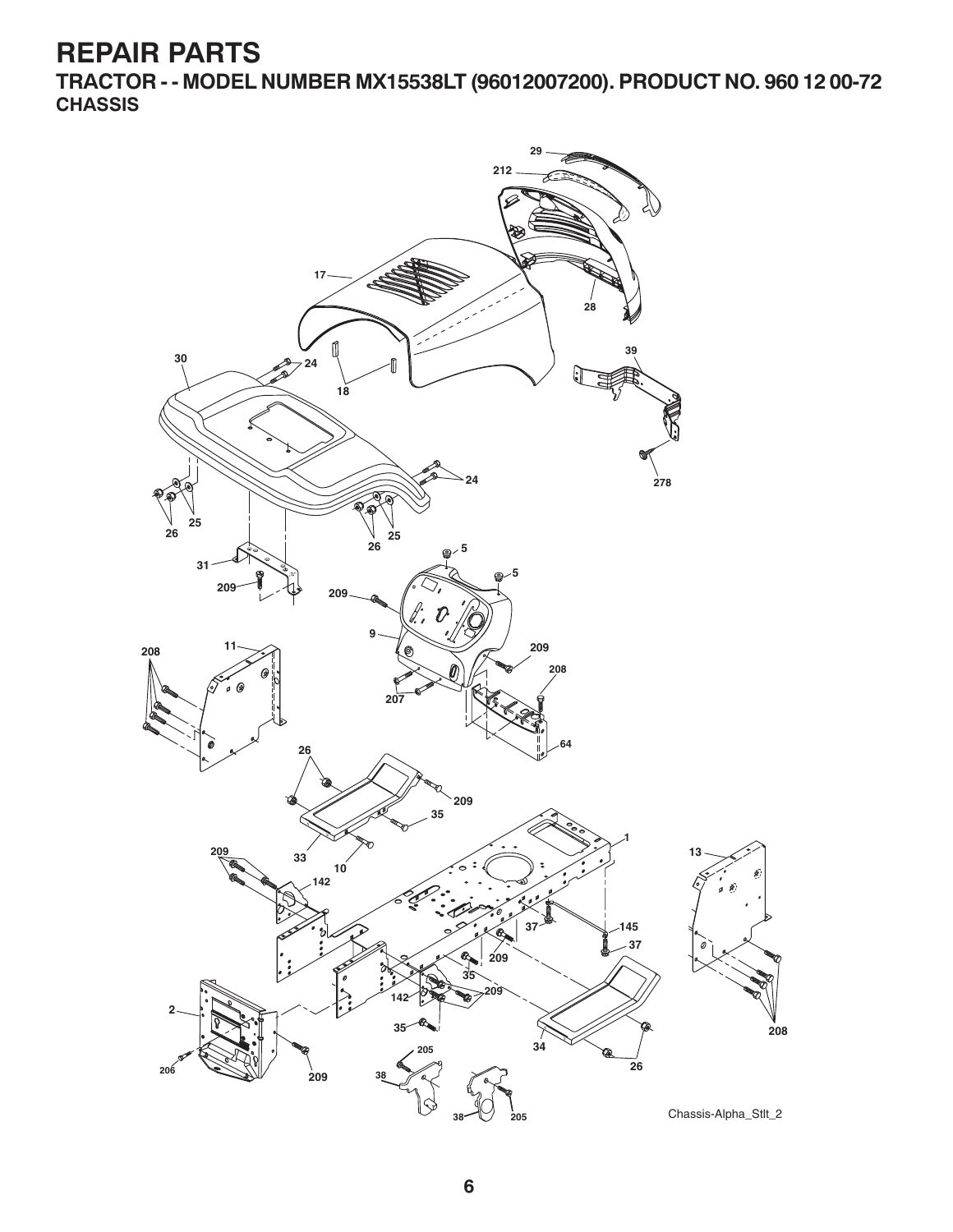**TRACTOR - - MODEL NUMBER MX15538LT (96012007200). PRODUCT NO. 960 12 00-72 CHASSIS**

| <b>KEY</b><br>NO.                                                                                                                                                                                                | <b>PART</b><br>NO.                                                                                                                                                                                                                                                                                                                                  | <b>DESCRIPTION</b>                                                                                                                                                                                                                                                                                                                                                                                                                                                                                                                                                                                                                                                                                                                                                                                                                                                                                                                 |
|------------------------------------------------------------------------------------------------------------------------------------------------------------------------------------------------------------------|-----------------------------------------------------------------------------------------------------------------------------------------------------------------------------------------------------------------------------------------------------------------------------------------------------------------------------------------------------|------------------------------------------------------------------------------------------------------------------------------------------------------------------------------------------------------------------------------------------------------------------------------------------------------------------------------------------------------------------------------------------------------------------------------------------------------------------------------------------------------------------------------------------------------------------------------------------------------------------------------------------------------------------------------------------------------------------------------------------------------------------------------------------------------------------------------------------------------------------------------------------------------------------------------------|
| 1<br>2<br>5<br>9<br>10<br>11<br>13<br>17<br>18<br>24<br>25<br>26<br>28<br>29<br>30<br>31<br>33<br>34<br>35<br>37<br>38<br>39<br>64<br>142<br>145<br>205<br>206<br>207<br>208<br>209<br>212<br>278<br>$ -$<br>- - | 174619<br>176554<br>155272<br>193510X010<br>72140608<br>174996<br>187559X558 Hood<br>184921<br>74780616<br>19131312<br>73800600<br>187598<br>192526X558 Fender<br>136619<br>72110606<br>17490508<br>175710<br>187568<br>154798<br>175702<br>156524<br>17490608<br>170165<br>17670508<br>17670608<br>17000612<br>187569<br>191611<br>5479J<br>187801 | Chassis<br>Drawbar, Stretch<br>Bumper, Hood/Dash<br>Dash<br>Bolt, Carriage 3/8-16 x 1<br>Panel Dash LH<br>172105X010 Panel Slkscr Dash RH<br><b>Bumper Hood</b><br>Bolt Fin Hex 3/8-16 unc x 1 Gr. 5<br>Washer 13/32 x 13/16 x 12 Ga.<br>Nut Lock Hex w/Ins 3/8-16 unc<br>Grille/Lens Asm (Include Key nos. 29 and 212)<br>187567X599 Lens Grille Basic Bar<br>Bracket Fender Repl 109873X<br>179716X558 Footrest Pnt LH<br>179717X558 Footrest Pnt RH<br>Bolt Rdhd Sht Sqnk 3/8-16 x 3/4<br>Screw Thdrol 5/16-18 x 1/2 TYT<br><b>Bracket Asm. Pivot Mower</b><br><b>Bracket Pivot</b><br>Dash Lower<br><b>Plate Reinforcement</b><br>Rod Pivot Chassis/Hood<br>Screw Thdrol $3/8-16 \times 1/2$<br>Bolt Shoulder 5/16-18<br>Screw Thdrol 5/16-18 x 1/2<br>Screw Thdrol 3/8-16 x 1/2<br>Screw Hex Wsh Thdrol 3/8-16<br>Insert Lens Reflect<br>Screw 10 x 3/4 Single Lead-Hex<br>Plug Button Blk 359 Dia Choke<br>Plug Dome Plastic |

**NOTE:** All component dimensions given in U.S. inches 1 inch =  $25.4$  mm.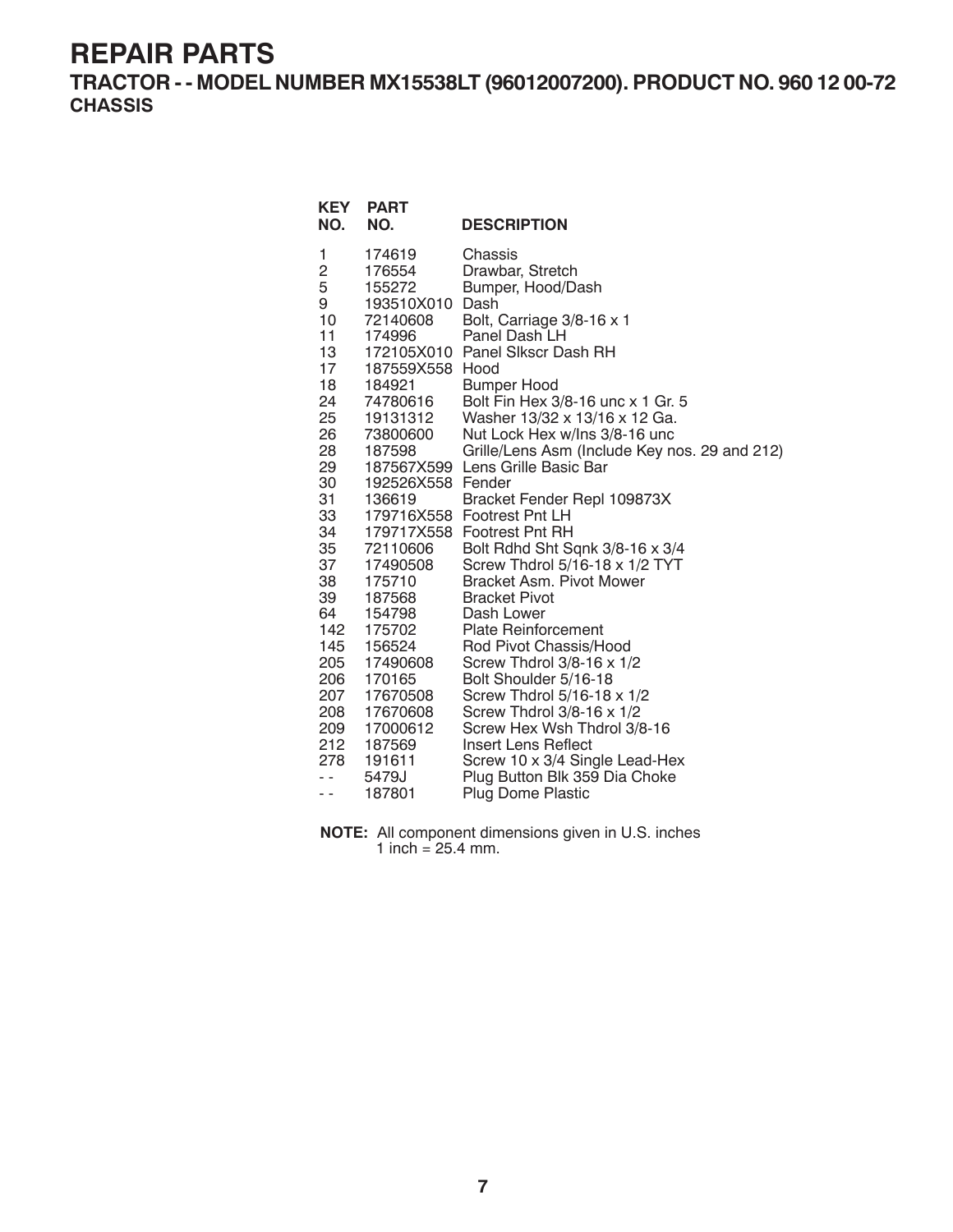**TRACTOR - - MODEL NUMBER MX15538LT (96012007200). PRODUCT NO. 960 12 00-72 DRIVE**

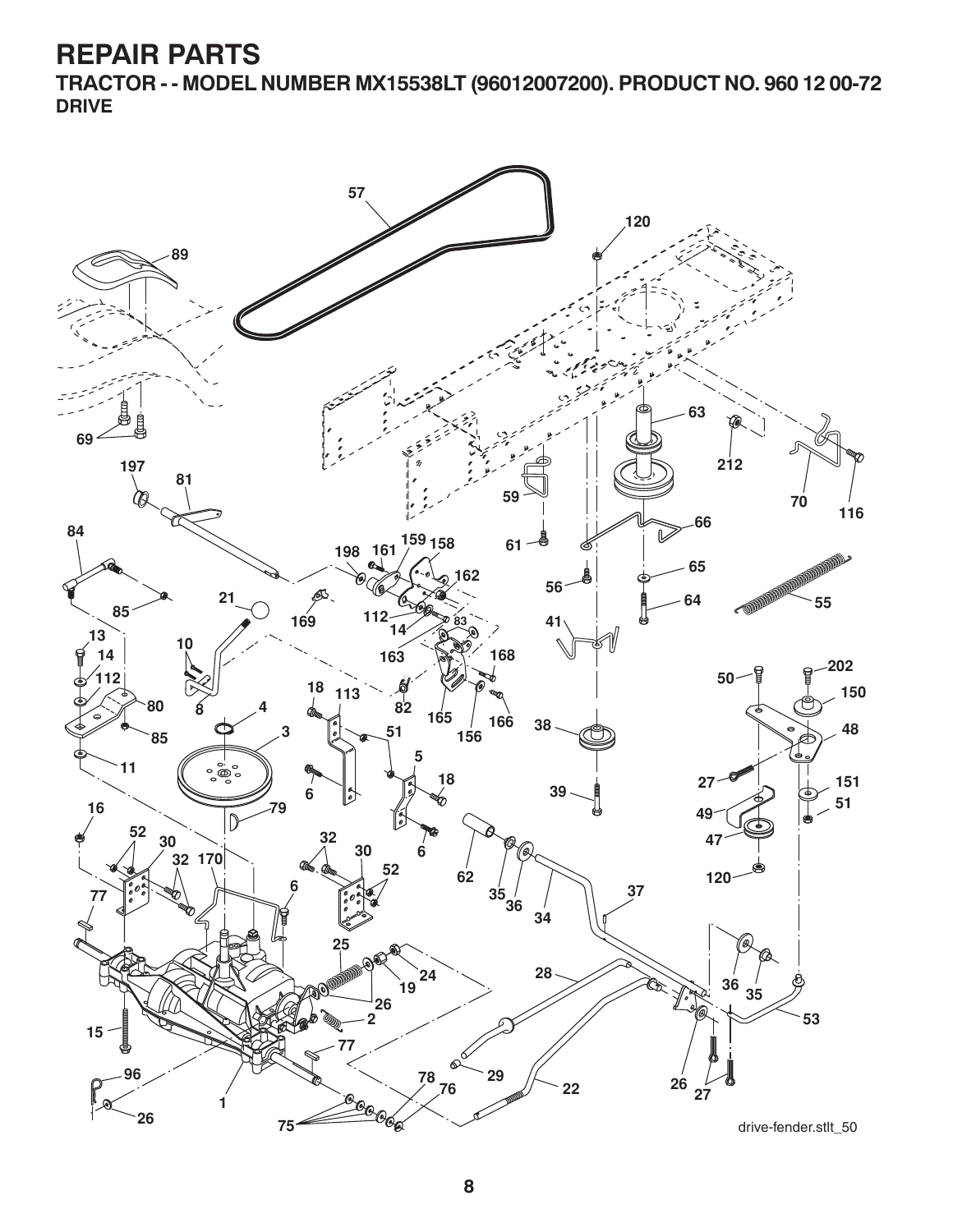### **TRACTOR - - MODEL NUMBER MX15538LT (96012007200). PRODUCT NO. 960 12 00-72 DRIVE**

| <b>KEY</b><br>NO. | <b>PART</b><br>NO. | <b>DESCRIPTION</b>                                                 | <b>KEY</b><br>NO. | <b>PART</b><br>NO.         | <b>DESCRIPTION</b>                                  |
|-------------------|--------------------|--------------------------------------------------------------------|-------------------|----------------------------|-----------------------------------------------------|
| 1                 | 222222             | Transaxle Peerless DANA D6800<br>(Order parts from transaxle manu- | 62<br>63          | 8883R<br>175410            | Cover Pedal Blk Round<br>Engine Pulley              |
|                   |                    | facturer)                                                          | 64                | 173937                     | <b>Bolt Hex</b>                                     |
| 2<br>3            | 146682<br>123666X  | Spring Return Brake T/a Zinc<br>Pulley Transaxle 18" tires         | 65                | 10040700                   | Washer Lock Hvy Hlcl Spr 7/16                       |
| 4                 | 12000028           | Ring Retainer # 5100-62                                            | 66                | 154778                     | Keeper Belt Engine Foolproof                        |
|                   | 121520X            |                                                                    | 69                | 142432                     | Screw Hex wsh HiLo 1/4 x 1/2 unc                    |
| 5                 |                    | Strap Torque 30 Degrees                                            | 70                | 134683                     | Guide Belt Mower Drive RH                           |
| 6<br>8            | 17060512<br>192706 | Screw 5/16-18 x 3/4<br>Rod Shift Fender Adjust Lt                  | 75                | 121749X                    | Washer 25/32 x 1 1/4 x 16 Ga.                       |
| 10                | 76020416           |                                                                    | 76                | 12000001                   | E-ring #5133-75                                     |
| 11                | 105701X            | Pin Cotter 1/8 x 1 Cad<br>Washer Plate Shf 388 Sq Hole             | 77                | 123583X                    | Key Square 2 0 x 1845/1865                          |
| 13                | 74550412           | Bolt 1/4-28 unf Gr. 8 W/Patch                                      | 78                | 121748X                    | Washer 25/32 x 1-5/8 x 16 Ga.                       |
| 14                | 10040400           | Washer Lock Hvy Helical                                            | 79                | 2228M                      | Key Woodruff #9 3/16 x 3/4                          |
| 15                | 74490544           | Bolt Hex FLGHD 5/16-18 Gr. 5                                       | 80                | 131488                     | Arm Shift                                           |
| 16                | 73800500           | Nut Lock Hex w/ins 5/16-18                                         | 81                | 165594                     | Shaft Asm Cross Tapered PMST/20                     |
| 18                | 74780616           | Bolt, Fin Hex 3/8-16 unc x 1 Gr. 5                                 | 82                | 165711                     | Spring Torsion T/a                                  |
| 19                | 73800600           | Nut Lock 3/8-16 unc                                                | 83                | 19171216                   | Washer 17/32 x 3/4 x 16 Ga.                         |
| 21                | 106933X            | Knob                                                               | 84                | 166229                     | Link Transaxle Dana/18" Zinc                        |
| 22                | 130804             | Rod Brake Blk Zinc 26 840                                          | 85                | 150360                     | Nut Lock Center 1/4 - 28 FNTHD                      |
| 24                | 73350600           | Nut Hex Jam 3/8-16 unc                                             | 89                |                            | 192054X428 Console Shift STLT                       |
| 25                | 106888X            | Spring Rod Brake 2 00 Zinc                                         | 96                | 4497H                      | Retainer Spring 1"                                  |
| 26                | 19131316           | Washer 13/32 x 13/16 x 16 Ga.                                      | 112               | 19091210                   | Washer 9/32 x 3/4 x 10 Ga.                          |
| 27                | 76020412           | Pin Cotter 1/8 x 3/4 Cad                                           | 113               | 127285X                    | Strap Torque LT                                     |
| 28                | 175765             | Rod Brake Parking LT/YT                                            | 116               | 72140608                   | Bolt Rdhd Sq Neck 3/8-16 x 1                        |
| 29                | 71673              | Cap Brake Parking                                                  | 120               | 73900600                   | Nut Lock Flg. 3/8-16 unc                            |
| 30                | 174973             | <b>Bracket Mtg Transaxle</b>                                       | 150               | 175456                     | <b>Spacer Retainer</b>                              |
| 32                | 74760512           | Bolt Hex Hd 5/16-18 unc x 3/4                                      | 151               | 19133210                   | Washer 13/32 x 2 x 10                               |
| 34                | 175578             | Shaft Asm Pedal Foot                                               | 156               | 166002                     | Washer Srrted $5/16$ ID x 1.125                     |
| 35                | 120183X            | Bearing Nylon Blk 629 Id                                           | 158               | 165589                     | <b>Bracket Shift Mount</b>                          |
| 36                | 19211616           | Washer 21/32 x 1 x 16 Ga.                                          | 159               | 183900                     | Hub Tapered Flange Shift Lt                         |
| 37                | 1572H              | Pin Roll 3/16 x 1"                                                 | 161               | 72140406                   | Bolt Rdhd Sqnk 1/4-20 x 3/4                         |
| 38                | 179114             | <b>Pulley Composite Flat</b>                                       | 162               | 73680400                   | Nut Crownlock 1/4-20 unc                            |
| 39                | 72110622           | Bolt RDHD 3/8-16 unc x 2-3/4 Gr. 5                                 | 163               | 74780416                   | Bolt Hex Fin 1/4-20 unc x 1 Gr. 5                   |
| 41                | 175556             | Keeper Belt Flat Idler                                             | 165               | 165623                     | <b>Bracket Pivot Lever</b>                          |
| 47                | 127783             | Pulley Idler V Groove Plastic                                      | 166               | 17490510                   | Screw 5/16-18 x 5/8                                 |
| 48                | 154407             | <b>Bellcrank Asm</b>                                               | 168               | 165492                     | Bolt Shoulder 5/16-18 x .561                        |
| 49                | 123205X            | <b>Retainer Belt Style Spring</b>                                  | 169               | 165580                     | <b>Plate Fastening</b>                              |
| 50                | 72110612           | Bolt Carr. Sh. 3/8-16 x 1-1/2 Gr. 5                                | 170               | 187414                     | Keeper Belt Transaxle Gear                          |
| 51                | 73680600           | Nut Crownlock 3/8-16 unc                                           | 197<br>198        | 169613                     | Nyliner Snap-In                                     |
| 52                | 73680500           | Nut Crownlock 5/16-18 unc                                          |                   | 169593                     | <b>Washer Nyliner</b>                               |
| 53                | 199652             | Link Clutch                                                        | 202<br>212        | 72110614                   | Bolt RdHd 3/8-16 unc x 1-3/4 Gr. 5                  |
| 55                | 105709X            | Spring Return Clutch 6 75                                          |                   | 145212                     | Nut Hexflange Lock                                  |
| 56                | 17060620           | Screw 3/8-16 x 1-1/4                                               |                   |                            |                                                     |
| 57                | 401603             | V-Belt Ground Drive 95 30                                          |                   |                            | NOTE: All component dimensions given in U.S. inches |
| 59                | 169691             | Keeper Belt Span Ctr                                               |                   | 1 inch = $25.4 \text{ mm}$ |                                                     |
| 61                | 17120614           | Screw 3/8-16 x .875                                                |                   |                            |                                                     |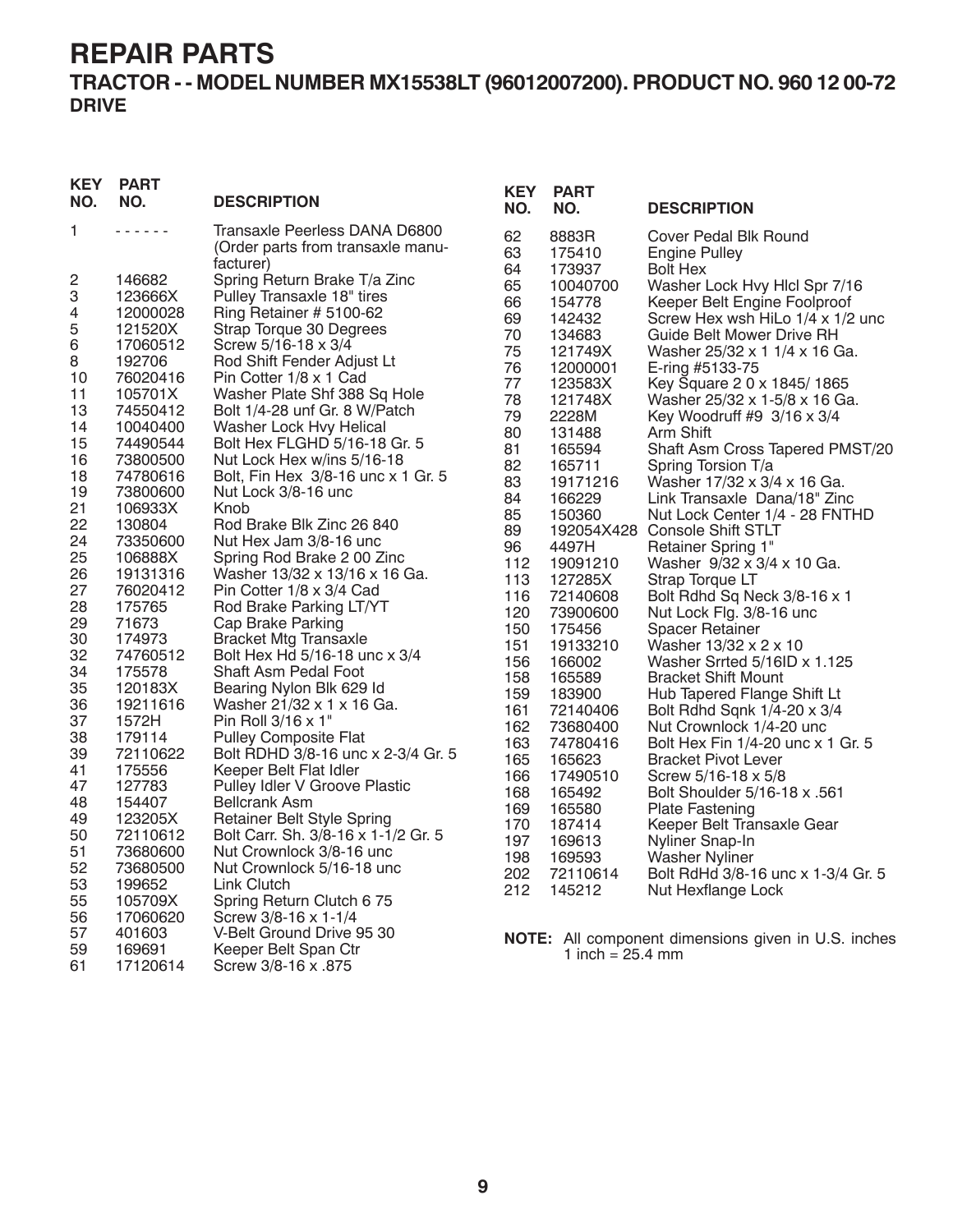**TRACTOR - - MODEL NUMBER MX15538LT (96012007200). PRODUCT NO. 960 12 00-72 STEERING**

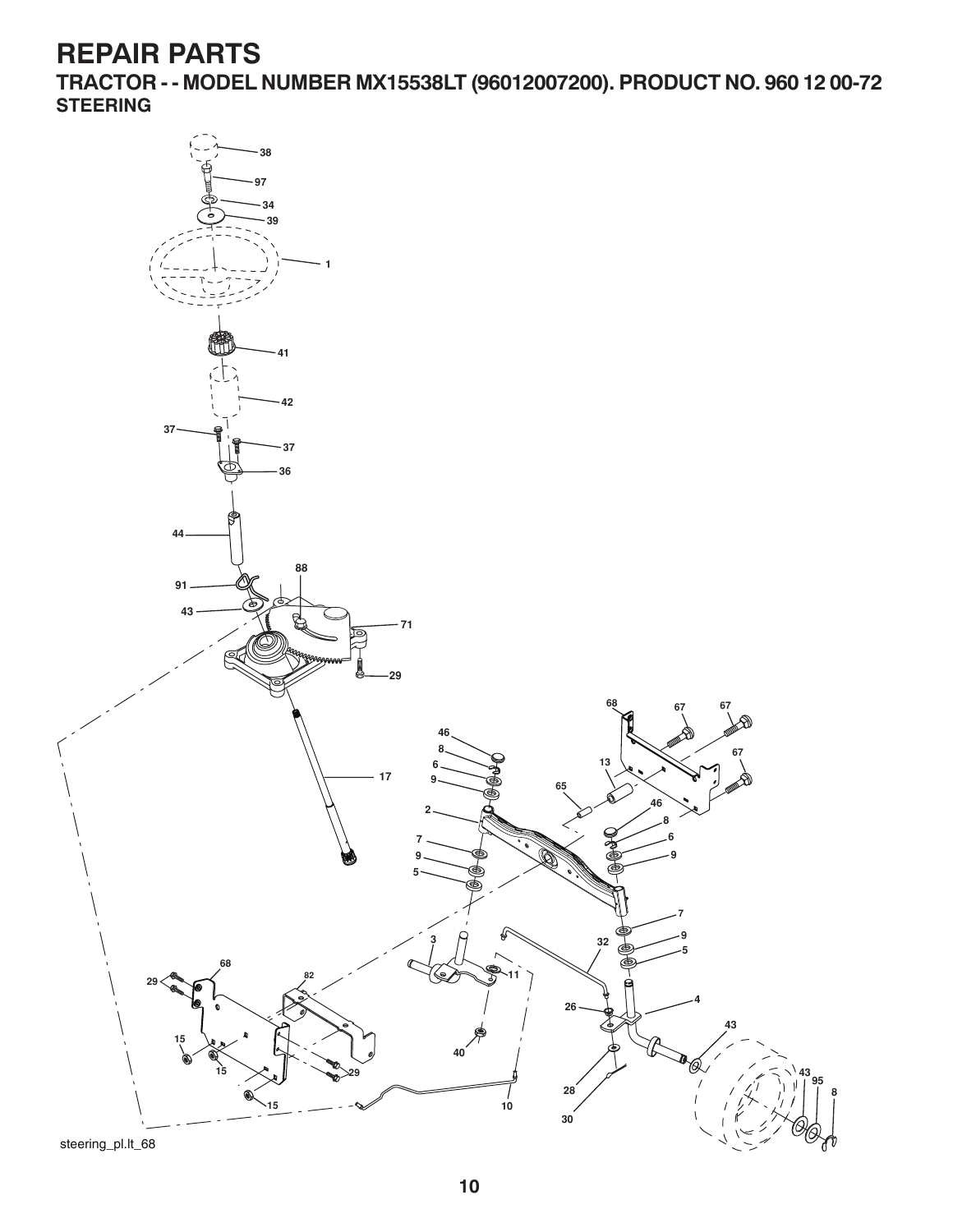**TRACTOR - - MODEL NUMBER MX15538LT (96012007200). PRODUCT NO. 960 12 00-72 STEERING**

| <b>KEY</b><br>NO. | <b>PART</b><br>NO.   | <b>DESCRIPTION</b>                                      |
|-------------------|----------------------|---------------------------------------------------------|
| 1                 | 186780               | <b>Wheel Steering</b>                                   |
| 2                 | 195673               | Axle Asm                                                |
| 3                 | 169840               | Spindle Asm LH                                          |
| 4                 | 169839               | Spindle Asm RH                                          |
| 5                 | 6266H                | <b>Bearing Race Thrust Harden</b>                       |
| 6                 | 121748X              | Washer 25/32 x 1-5/8 x 16 Ga.                           |
| 7                 | 19272016             | Washer 27/32 x 1-1/4 x 16 Ga.                           |
| 8                 | 12000029             | Ring Klip #t5304-75                                     |
| 9<br>10           | 3366R<br>175121      | <b>Bearing Col Strg Blk</b>                             |
| 11                | 10040600             | Link Drag<br>Washer Lock Hvy Hlcl Spr 3/8               |
| 13                | 136518               | Spacer earing Axle Front                                |
| 15                | 145212               | Hexflange Lock                                          |
| 17                | 411386               | Shaft Asm Strg                                          |
| 26                | 126847X              | <b>Bushing Link Drag Blk LR</b>                         |
| 28                | 19131416             | Washer 13/32 x 7/8 x 16 Ga.                             |
| 29                | 17000612             | Screw 3/8-16 x 3/4                                      |
| 30                | 76020412             | Pin Cotter 1/8 x 3/4 Cad                                |
| 32                | 192757               | Rod Tie Wire Form 19 75 Mech                            |
| 34                | 10040500             | Washer Lock Hvy Hicl Spr 5/16                           |
| 36                | 155099               | Bushing Strg 5/8 Id Dash                                |
| 37                | 152927               | Screw                                                   |
| 38                | 192916               | Cap Wheel Steer Ayp                                     |
| 39                | 19113812             | Washer 11/32 ID x 2-3/8 OD x 12 Ga.                     |
| 40<br>41          | 73540600             | Nut Crownlock 3/8-24                                    |
| 42                | 186737<br>145054X428 | <b>Adaptor Wheel Strg</b><br>Boot Dash Mtl Steering Blk |
| 43                | 121749X              | Washer 25/32 x 1 1/4 x 16 Ga.                           |
| 44                | 190752               | <b>Extension Steering</b>                               |
| 46                | 121232X              | Cap Spindle Fr Top Blk                                  |
| 65                | 160367               | Spacer Brace Axle                                       |
| 67                | 72110618             | Bolt RDHD SQNK 3/8-16 x 2-1/4                           |
| 68                | 169827               | <b>Brace Axle</b>                                       |
| 71                | 175146               | Steering Asm.                                           |
| 82                | 199978               | <b>Bracket Susp Chassis Front</b>                       |
| 88                | 175118               | Bolt Shoulder 7/16-20                                   |
| 91                | 175553               | <b>Clip Steering</b>                                    |
| 95                | 188967               | Washer Harden .793 x 1.637 x 060                        |
| 97                | 74780564             | Bolt 5/16-18 unc x 4"L HIcl Spr. 5/16                   |

| <b>NOTE:</b> All component dimensions given in U.S. inches |
|------------------------------------------------------------|
| 1 inch = $25.4$ mm.                                        |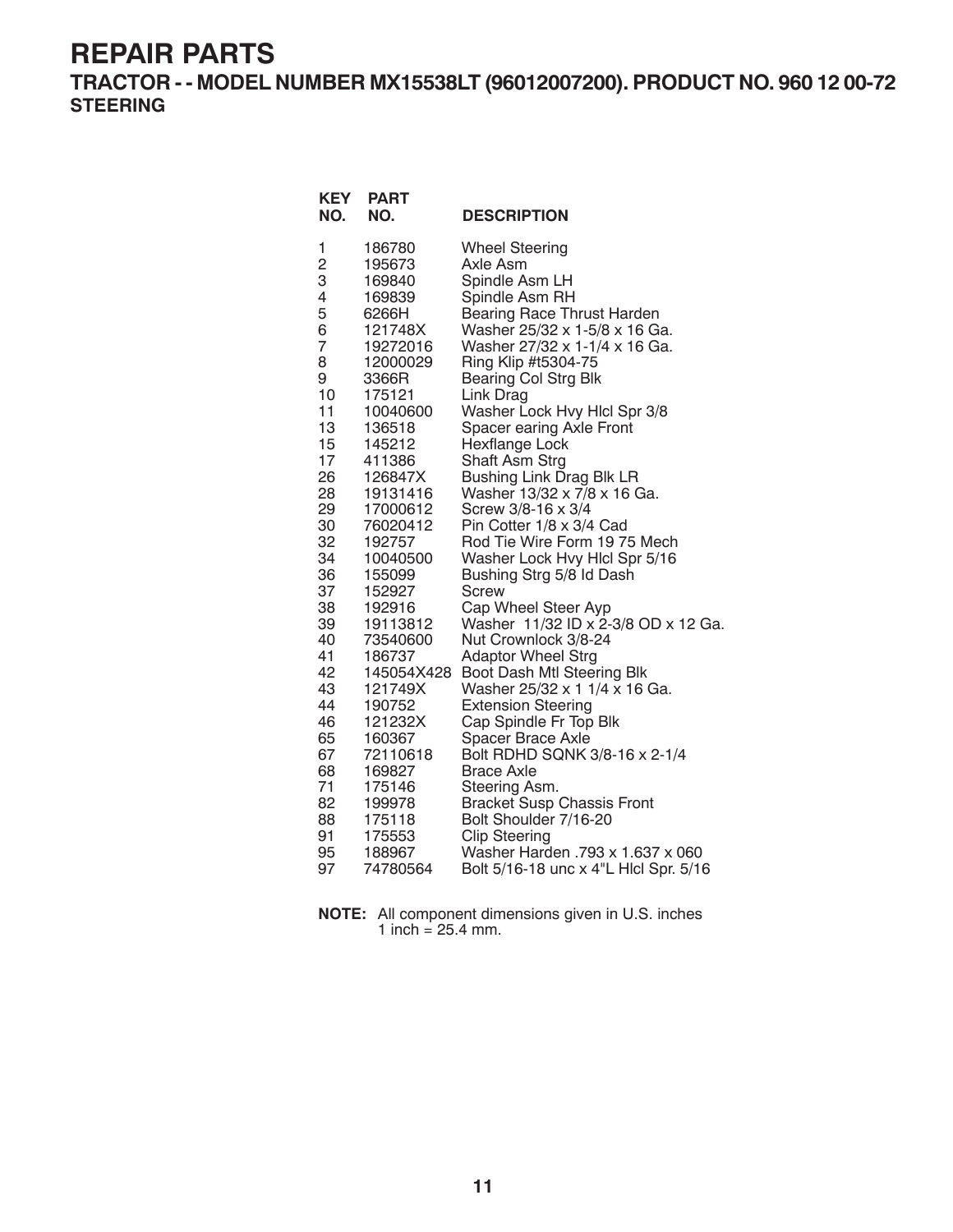**TRACTOR - - MODEL NUMBER MX15538LT (96012007200). PRODUCT NO. 960 12 00-72 ENGINE**

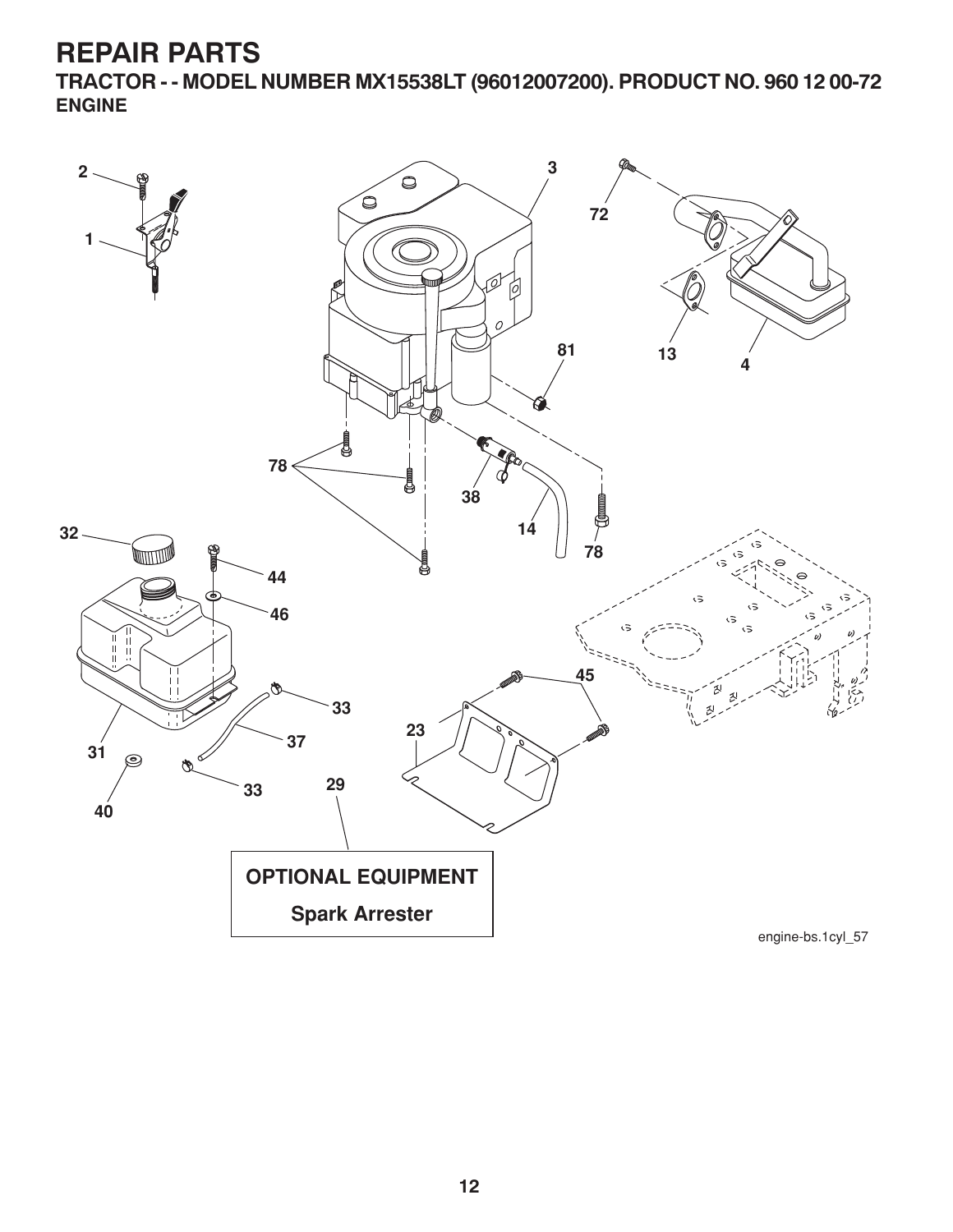**TRACTOR - - MODEL NUMBER MX15538LT (96012007200). PRODUCT NO. 960 12 00-72 ENGINE**

| KEY<br>NO.                                                          | <b>PART</b><br>NO.                                                                                                       | <b>DESCRIPTION</b>                                                                                                                                                                                                                                                                                                  |
|---------------------------------------------------------------------|--------------------------------------------------------------------------------------------------------------------------|---------------------------------------------------------------------------------------------------------------------------------------------------------------------------------------------------------------------------------------------------------------------------------------------------------------------|
| 1<br>2<br>3                                                         | 170551<br>17720408                                                                                                       | Control Th/ch Flag<br>Screw Hex Thd Cut 1/4-20 x 1/2<br>Engine, B&S 282H07                                                                                                                                                                                                                                          |
| 4<br>13<br>14<br>23<br>29<br>31<br>32<br>33<br>37<br>38<br>40<br>44 | 137352<br>165291<br>148456<br>169837<br>137180<br>407516<br>140527<br>123487X<br>401137<br>181654<br>124028X<br>17670412 | Muffler Exhaust B&S<br>Gasket Eng 1 313 ld Tin Plated<br><b>Tube Drain Oil Easy</b><br>Shield BRN/DBR Guard<br>Kit Spark Arrestor (Flat Scrn)<br><b>Tank Fuel Front</b><br>Cap Asm Fuel<br><b>Clamp Hose</b><br>Line Fuel 20"<br>Plug Drain Oil<br>Bushing Snap Nyl Blk Fuel Line<br>Screw Thdrol $1/4$ -20 x $3/4$ |
| 45<br>46                                                            | 17000612<br>19091416                                                                                                     | Screw Hex Wsh Thdrol 3/8-16<br>Washer 9/32 x 7/8 x 16 Ga.                                                                                                                                                                                                                                                           |
| 72                                                                  | 192334                                                                                                                   | 57. Screw Socket Hd 5/16-18 x                                                                                                                                                                                                                                                                                       |
| 78                                                                  | 17060620                                                                                                                 | Screw 3/8-16 x 1-1/4                                                                                                                                                                                                                                                                                                |
| 81                                                                  | 73510400                                                                                                                 | Nut Keps Hex 1/4-20 unc                                                                                                                                                                                                                                                                                             |

**NOTE:** All component dimensions given in U.S. inches 1 inch =  $25.4 \, \text{mm}$ 

For engine service and replacement parts, call the toll free

#### **Engine Power Rating Information**

The gross power rating for individual gas engine models is labeled in accordance with SAE (Society of Automotive Engineers) code J11940 (Small Engine Power & Torque Rating Procedure), and rating performance has been obtained and corrected in accordance with SAE J1995 (Revision 2002-5). Actual gross engine power will be lower and is affected by, among other things, ambient operating conditions and engine-to-engine variability. Given both the wide array of products on which engines are placed and the variety of environmental issues applicable to operating the equipment, the gas engine will not develop the rated gross power when used in a given piece of power equipment (actual "on-site" or net horsepower). This difference is due to a variety of factors including, but not limited to, accessories (air cleaner, exhaust, charging, cooling, carburetor, fuel pump, etc.), application limitations, ambient operating conditions (temperature, humidity, altitude), and engine-to-engine variability. Due to manufacturing and capacity limitations, Briggs & Stratton may substitute an engine of higher rated power for this Series engine.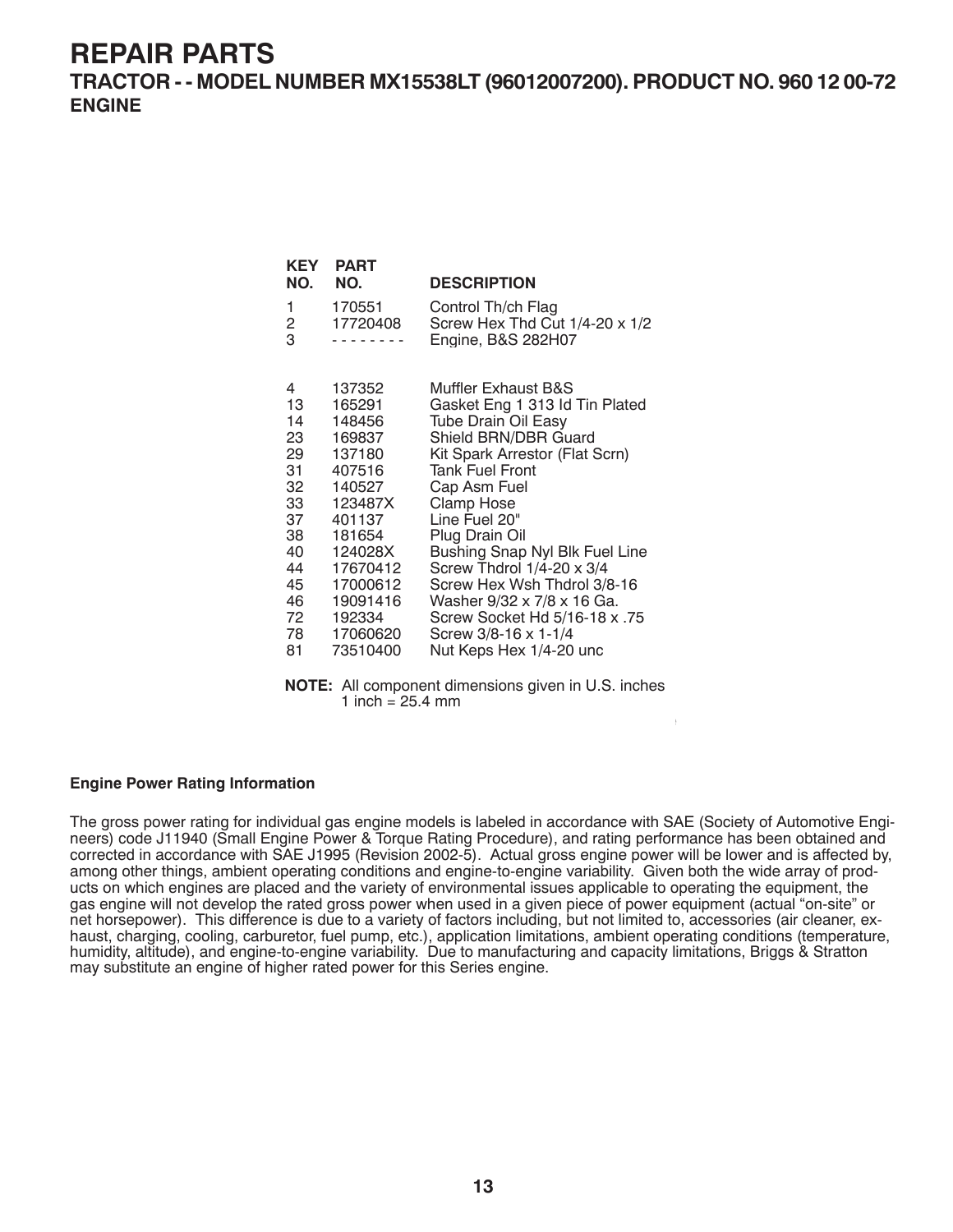**TRACTOR - - MODEL NUMBER MX15538LT (96012007200). PRODUCT NO. 960 12 00-72 MOWER DECK**

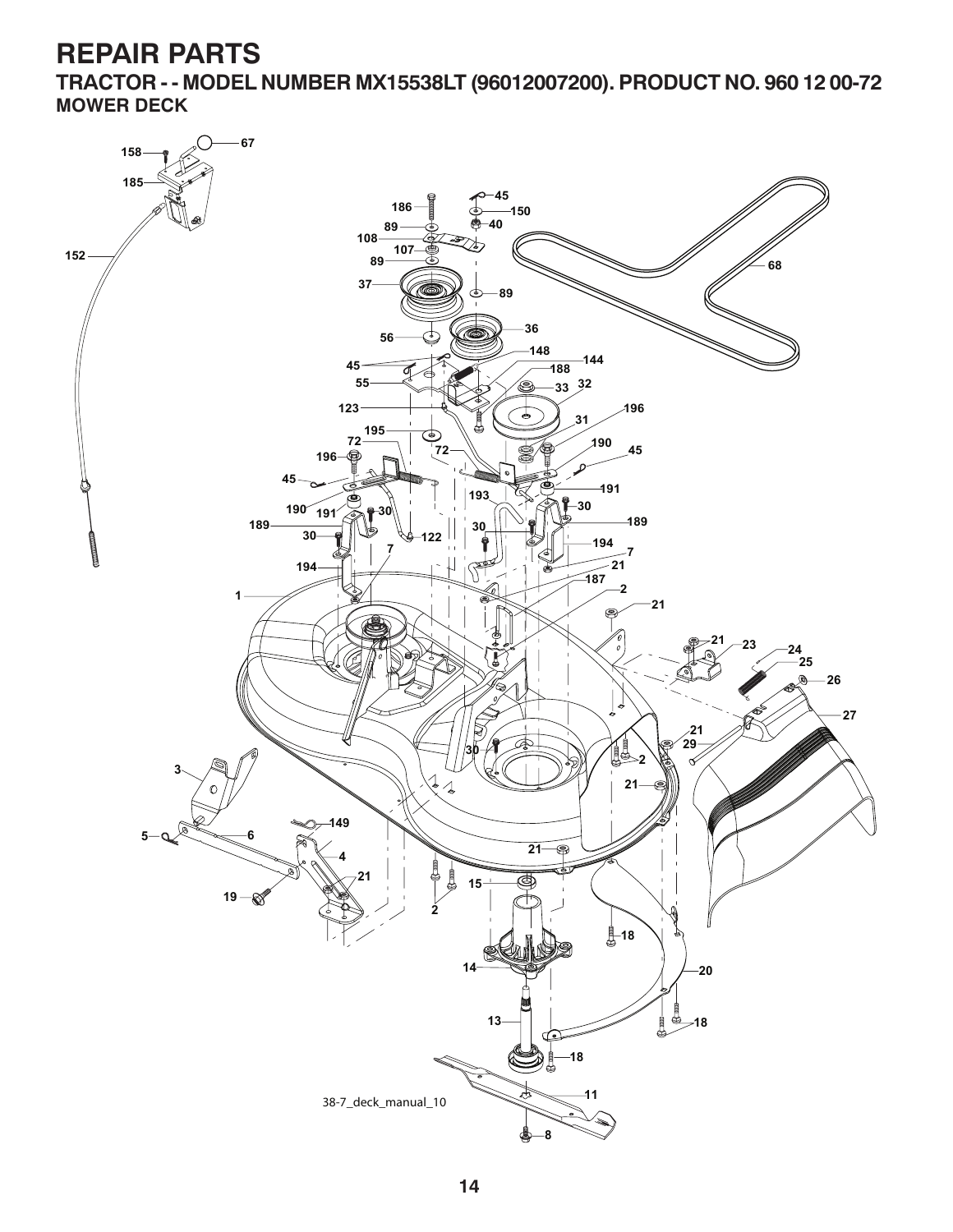### **TRACTOR - - MODEL NUMBER MX15538LT (96012007200). PRODUCT NO. 960 12 00-72 MOWER DECK**

| <b>KEY</b><br>NO. | <b>PART</b><br>NO. | <b>DESCRIPTION</b>              | <b>KEY</b><br>NO. | <b>PART</b><br>NO. | <b>DESCRIPTION</b>                  |
|-------------------|--------------------|---------------------------------|-------------------|--------------------|-------------------------------------|
| 1                 | 192556             | <b>Mower Housing Assembly</b>   | 67                | 106932X            | Knob                                |
| 2                 | 72140506           | Bolt Carriage 5/16-18 x 3/4     | 68                | 193214             | V-Belt                              |
| 3                 | 138017             | Bracket Asm Fr. Sway Bar        | 72                | 193216             | <b>Spring Brake Return</b>          |
| 4                 | 192568             | Bracket Deck Sway Bar 38"/42"   | 89                | 19131311           | Washer 13/32 x 13/16 x 11 Ga.       |
| 5                 | 4939M              | <b>Retainer Spring</b>          | 107               | 133502             | Spacer Retainer                     |
| 6                 | 178024             | <b>Bar Sway Deck</b>            | 108               | 133503             | Stiffener, Idler Arm                |
| 7                 | 73800500           | Nut, Lock HX.W/INS. 5/16 - 18   | 122               | 410189             | Rod, Brake Link LH                  |
| 8                 | 193003             | Bolt 3/8-24 x 1.25 Gr. 8        | 123               | 410190             | Rod, Brake Link RH                  |
| 11                | 193957             | <b>Blade Mower</b>              | 144               | 193414             | Keeper Belt Idler Tension           |
| 13                | 192872             | Shaft Assembly, Mandrel, Vented | 148               | 169022             | Spring Return Idler                 |
|                   |                    | (Includes Key Number 6)         | 149               | 165898             | <b>Retainer Spring Yellow</b>       |
| 14                | 187281             | Housing, Mandrel, Vented        | 150               | 19091210           | Washer 9/32 x 3/4 x 10 Ga.          |
| 15                | 110485X            | Bearing, Ball, Mandrel          | 152               | 193235             | Clutch Cable 38"                    |
| 18                | 72140505           | Blade Rdhd Sqnk 5/16-18 x 5/8   | 158               | 17720408           | Screw Hex Thd Cut $1/4$ -20 x $1/2$ |
| 19                | 132827             | Bolt, Shoulder                  | 185               | 188234             | <b>Head Asm Cable Clutch</b>        |
| 20                | 400095             | <b>Baffle Vortex Front</b>      | 186               | 17490644           | Screw Hex Wsh Thdrol                |
| 21                | 73680500           | <b>Nut</b>                      |                   |                    | $3/8 - 16 \times 2 - 3/4$           |
| 23                | 192557             | <b>Bracket, Mower Deflector</b> | 187               | 193412             | Keeper Belt M Shape                 |
| 24                | 105304X            | Cap, Sleeve                     | 188               | 165891             | <b>Bolt Carriage Idler</b>          |
| 25                | 197026             | Spring, Torsion, Deflector      | 189               | 192559             | <b>Brake Stand</b>                  |
| 26                | 110452X            | Nut, Push                       | 190               | 192560             | <b>Brake Arm</b>                    |
| 27                | 192572X428         | Shield, Deflector               | 191               | 192561             | <b>Brake Spacer</b>                 |
| 29                | 131491             | Rod, Hinge                      | 193               | 193413             | Keeper Belt Rh Mandrel              |
| 30                | 173984             | Screw Thdrol.                   | 194               | 194105             | <b>Brake Guard</b>                  |
| 31                | 187690             | Washer, Spacer                  | 195               | 19133210           | Washer 13/32 x 2 x 10 Ga.           |
| 32                | 153532             | Pulley, Mandrel                 | 196               | 193782             | Bolt/Washer Asm. 5/16-18            |
| 33                | 400234             | Nut, Toplock                    | $\sim$ $\sim$     | 192558             | Brake, Assembly (Includes Stand,    |
| 36                | 131494             | Pulley, Idler, Flat             |                   |                    | Arm and Guard Components)           |
| 37                | 193198             | Pulley, Idler Flat              | $\frac{1}{2}$     | 192870             | Mandrel Assembly (Includes Hous-    |
| 40                | 73680600           | Nut, Crownlock 3/8-16 unc       |                   |                    | ing, Shaft and Shaft Hardware Only  |
| 45                | 4497H              | Retainer                        |                   |                    | - Pulley Not Included)              |
| 53                | 130840             | <b>Brake Assembly</b>           | $\frac{1}{2}$     | 193646             | Replacement Mower, Complete         |
| 55                | 133840             | <b>Idler Arm Assembly</b>       |                   |                    |                                     |
| 56                | 165723             | Spacer, Retainer                |                   |                    |                                     |

**NOTE:** All component dimensions given in U.S. inches 1 inch = 25.4 mm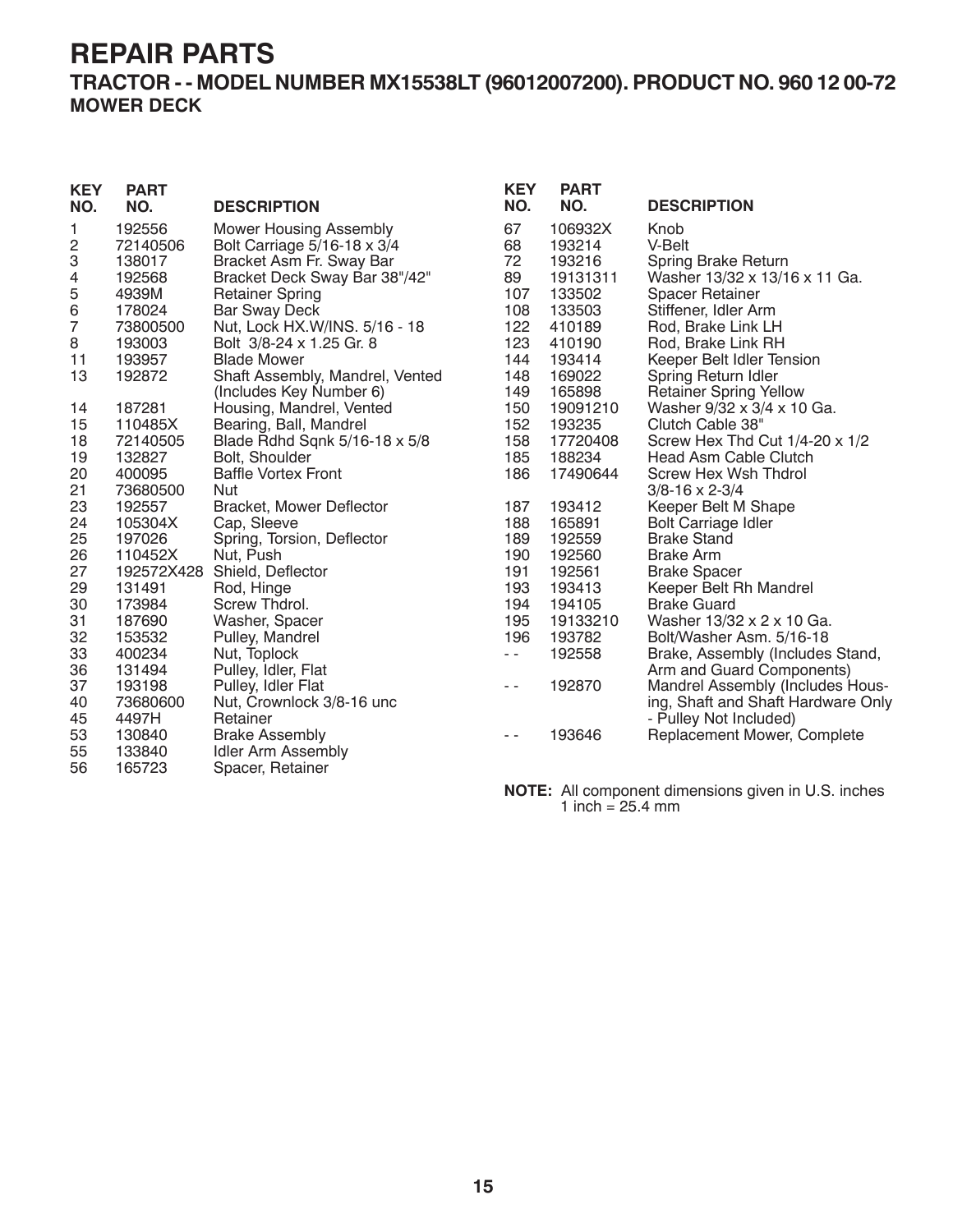**TRACTOR - - MODEL NUMBER MX15538LT (96012007200). PRODUCT NO. 960 12 00-72 MOWER LIFT**



| 17 L I<br>NO. | <u>гапі</u><br>NO. | <b>DESCRIPTION</b>            |
|---------------|--------------------|-------------------------------|
| 1             | 159460             | Wire Asm Inner/Sprg w/plunger |
| 2             | 159471             | Shaft Asm Lift RH             |
| 3             | 105767X            | Pin Groove 1 500 Zinc         |
| 4             | 12000002           | E Ring #5133-62               |
| 5             | 19211621           | Washer 21/32 x 1 x 21 Ga.     |
| 6             | 120183X            | Bearing Nylon Blk 629 Id      |
| 7             | 125631X            | Grip Handle Bicycle Matte Blk |
| 8             | 124526X            | <b>Button Plunger Black</b>   |
| 11            | 139865             | Link Lift LH Fixed Length     |
| 12            | 139866             | Link Lift RH Fixed Length     |
| 13            | 4939M              | <b>Retainer Spring</b>        |
|               |                    |                               |

**KEY PART** 

| <b>KEY</b> | <b>PART</b> |                              |
|------------|-------------|------------------------------|
| NO.        | NO.         | <b>DESCRIPTION</b>           |
| 15         | 173288      | Link Front                   |
| 16         | 73350800    | Nut Jam Hex 1/2-13 unc       |
| 17         | 175689      | Trunnion                     |
| 18         | 73800800    | Nut Lockw/Wsh 1/2-13 unc     |
| 19         | 139868      | Arm Suspension Rear          |
| 20         | 194209      | Pin Cotter 7/16 Bow Tie Lock |
| 31         | 169865      | Bearing Pvt Lift             |
| 32         | 73540600    | Nut Crownlock 3/8-24         |
| 55         | 194208      | Pin, Cotter 5/16 Bow Lock    |

**NOTE:** All component dimensions given in U.S. inches 1 inch =  $25.4$  mm.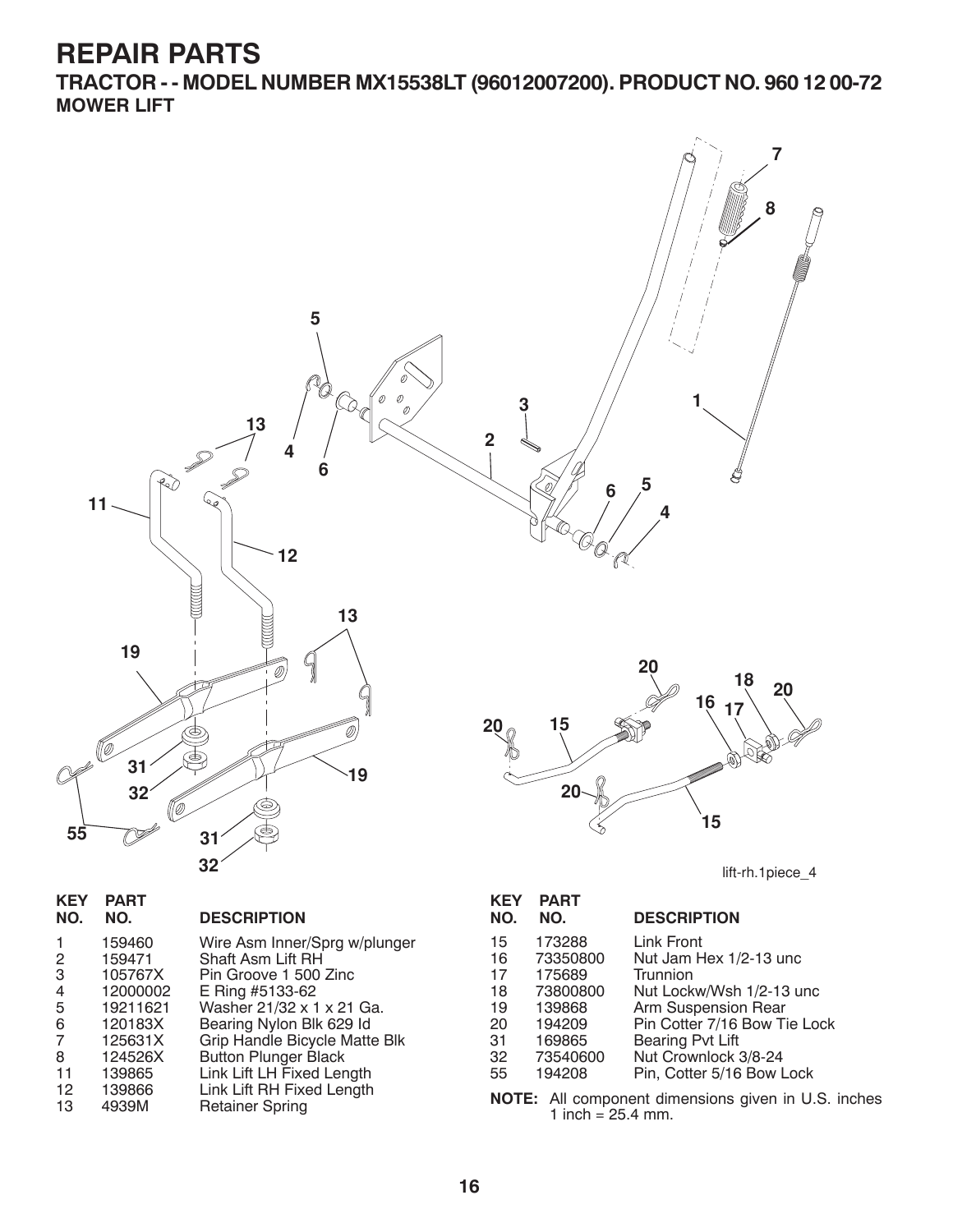**TRACTOR - - MODEL NUMBER MX15538LT (96012007200). PRODUCT NO. 960 12 00-72 DECALS**



| Decal, Engine HP                            |  |
|---------------------------------------------|--|
| Decal Warning<br>170563<br>4                |  |
| Decal, SDPNL<br>412411<br>5                 |  |
| Decal, Fender Danger English<br>157140<br>6 |  |
| Decal Ins Str Wh<br>404678<br>7             |  |
| 404677<br>Decal Fender<br>9                 |  |
| 404676<br>12<br>Decal, Hood LH              |  |

| IV. | IV.    |
|-----|--------|
| 15  | 145005 |
| 16  | 193863 |
| 17  | 194302 |
|     | 138311 |
|     | 412402 |
|     | 412403 |

| 15   | 145005 | Decal, Caution, Battery         |
|------|--------|---------------------------------|
| 16   | 193863 | Decal, Oper Sdl P/L Gear Dr Eng |
| 17   | 194302 | Decal, V-Belt Sch.              |
| $-$  | 138311 | Decal, Handle Lft Height Adj.   |
| $-$  | 412402 | Manual, Operator's E&F          |
| $ -$ | 412403 | Manual, Parts E&F               |

#### **WHEELS & TIRES**



| <b>KEY</b><br>NO.                                    | <b>PART</b><br>NO. | <b>DESCRIPTION</b>                 |  |  |
|------------------------------------------------------|--------------------|------------------------------------|--|--|
| 1                                                    | 59192              | Cap, Tire valve                    |  |  |
| 2                                                    | 65139              | Stem, Valve                        |  |  |
| 3                                                    | 124157X            | Tire, Front                        |  |  |
| 4                                                    | 59904              | Tube, Front (Service item only)    |  |  |
| 5                                                    |                    | 106732X624 Rim assembly, 6"front   |  |  |
| 6                                                    | 278H               | Fitting, Grease (Front wheel only) |  |  |
| $\overline{7}$                                       | 9040H              | Bearing, Flange (Front wheel only) |  |  |
| 8                                                    |                    | 106108X624 Rim assembly, 8" rear   |  |  |
| 9                                                    | 123969X            | Tire, Rear                         |  |  |
| 10                                                   | 7152J              | Tube, Rear (Service item only)     |  |  |
| 11                                                   | 104757X428         | Cap, Hub Axle                      |  |  |
|                                                      | 144334             | Sealant, Tire (10 oz. Tube)        |  |  |
| All component dimensions given in LLS inche<br>NOTF∙ |                    |                                    |  |  |

dimensions given in U.S. inches  $\frac{1}{1}$  inch = 25.4 mm